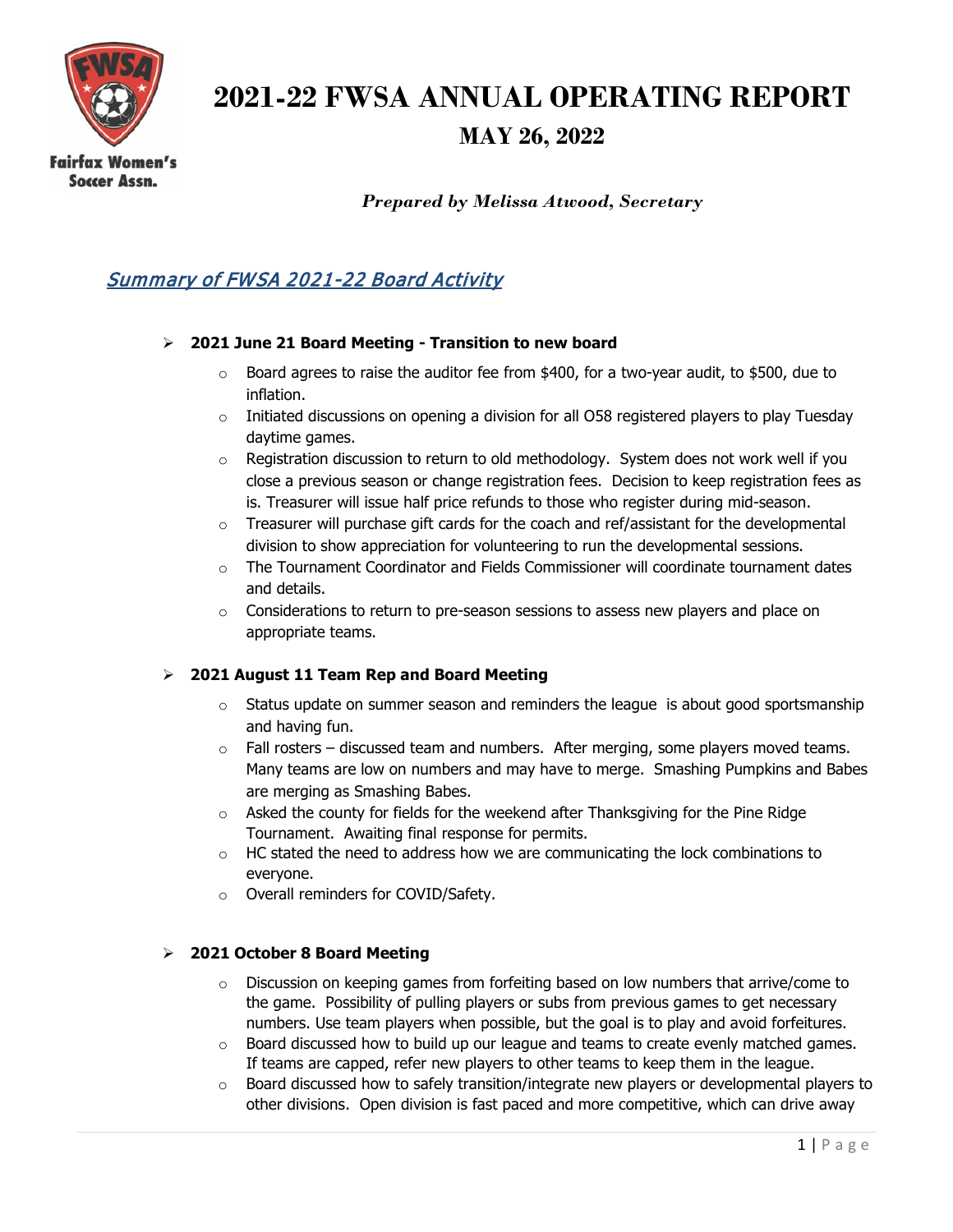potential young players from joining. Discussed the need to ensure the sustainability of the league and number of players. Consider having "pick-up" games for experienced players to play for free (or reduced fees) to join developmental players and help build skills of these new players and using summer season for initiating this concept. Discussion was tabled.

- $\circ$  Winter season usually runs December through February via evites. Awaiting field permits. HC working with Off Season Coordinators on logistics.
- o Discussion around GGM division. They play solely on Tuesday night, so unfair to also have choice of times (8pm). Designated night avoids conflict with scheduling Open and Masters games. GGM commissioner will see if GGM wants to play other nights at 8pm, then idea should be discussed at the next Team Rep meeting.
	- Woodson fields: There are definitely openings on the grass field and stadium, particularly in the afternoon, but all GM teams play on Saturday. If O50 teams play Saturday, it will be a big conflict day since many of these players play O40 and O50.
- $\circ$  Fields Commissioner checked on field use for election day since elections are over by game time.
- $\circ$  Pine Ridge tournament was confirmed for weekend of Thanksgiving. Board agreed to create a O58 division for the tournament that will run like a round robin.
- o Noted list of board members does not include a Gold DC. HC manages evites and players self-police so no changes were needed.
- $\circ$  Discussed possibility of rescheduling forfeitures. Generally, this is not done since this can become challenging to remain fair to all teams. If teams are forfeited against several games, consider a caveat to reschedule so they don't lose too many games in one season. Board approved rescheduling of teams forfeited against at least 2 times via subsequent email decision.

#### **2021 December 8 Board Meeting**

- $\circ$  This is FWSA's 45-year anniversary. Discussed idea to highlight the 45 "plus" and to highlight/recognize some of the original players that are still with the league.
- $\circ$  Debrief on the 2021 Pine Ridge tournament. Most divisions played 7 v 7, O40 played 11 v 11. Four teams per division. League will need to find a new tournament coordinator and should consider whether it is best to stay with Thanksgiving weekend or move the tournament back to the summer.
- o Sub pool invites seemed to be received by all players after SubTeam Coordinator cleared out the account. Reminded the board that "pre-planning" to get the sub you want is not allowed and board members should lead by example. Subs should recognize the dynamics of the game and keep it fun, versus changing the outcome.
- $\circ$  For player safety and balancing of teams, please refer new players through Recruitment coordinator.
- $\circ$  Seasoned players are welcome to come to developmental games and help beginners learn to play. Join by emailing Developmental Coordinator.
- o Audit is in progress. Audit happens each time Treasurer changed hands. Almost complete and going well.
- $\circ$  Reminder for league to use resources available, such as the Team Reps responsibilities form, for new Team Reps or board members. No comments/changes were recommended to Team Rep responsibility form at this time.
- $\circ$  Winter season will have two groups over 50 and under 50. Players must be registered for insurance and liability reasons. Agreed that evites will include statement, "if there are not a minimum of 16 players by 4pm of game day (Tuesday/Thursday) and 9pm (Friday